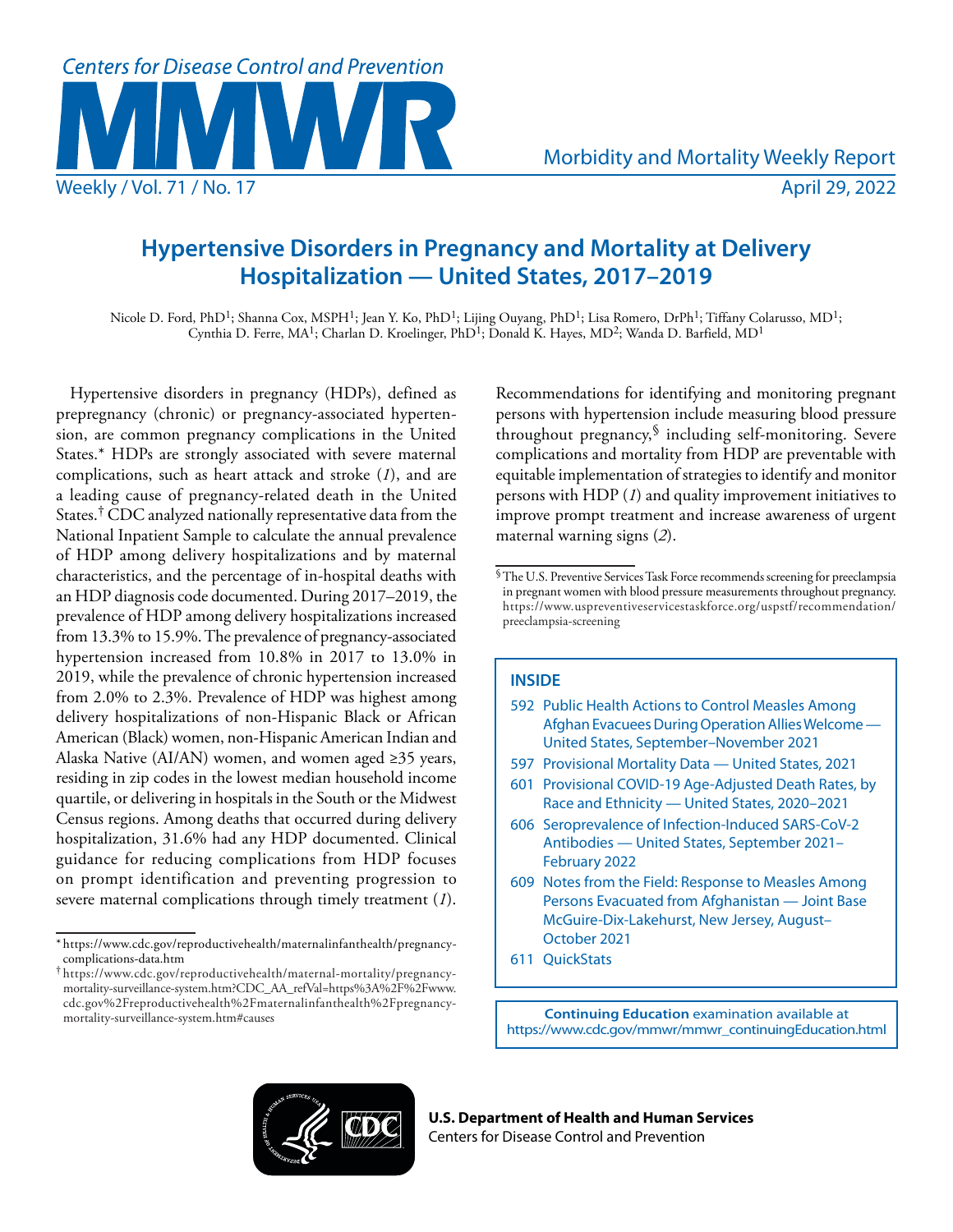Delivery hospitalization data for 2017–2019 were analyzed from the National Inpatient Sample, a nationally representative sample of all U.S. hospital discharges.¶ CDC identified delivery hospitalizations among females aged 12–55 years using *International Classification of Diseases, Tenth Revision, Clinical Modification* (ICD-10-CM) diagnosis and procedure codes pertaining to delivery and diagnosis-related group delivery codes.\*\* HDPs were categorized using ICD-10-CM diagnosis codes†† for chronic hypertension,§§ pregnancy-associated hypertension,<sup>55</sup> and unspecified maternal hypertension. Deaths were identified based on patient hospital discharge disposition.

Weighted annual prevalence (percentage) and 95% CI for HDP overall and by each type were calculated. Change in annual prevalence of HDP overall and by type was assessed using a linear trend test. Pooling data from this period, CDC calculated the weighted prevalence and 95% CIs for HDP by selected maternal characteristics (i.e., age group, race and ethnicity, and primary payer at delivery hospitalization) and characteristics of the community in which they lived (i.e., county-level rural-urban classification, zip code–level median

The *MMWR* series of publications is published by the Center for Surveillance, Epidemiology, and Laboratory Services, Centers for Disease Control and Prevention (CDC), U.S. Department of Health and Human Services, Atlanta, GA 30329-4027.

**Suggested citation:** [Author names; first three, then et al., if more than six.] [Report title]. MMWR Morb Mortal Wkly Rep 2022;71:[inclusive page numbers].

#### **Centers for Disease Control and Prevention** Rochelle P. Walensky, MD, MPH, *Director*

Debra Houry, MD, MPH, *Acting Principal Deputy Director* Daniel B. Jernigan, MD, MPH, *Deputy Director for Public Health Science and Surveillance* Rebecca Bunnell, PhD, MEd, *Director, Office of Science* Jennifer Layden, MD, PhD, *Deputy Director, Office of Science* Leslie Dauphin, PhD, *Director, Center for Surveillance, Epidemiology, and Laboratory Services*

#### *MMWR* **Editorial and Production Staff (Weekly)**

Charlotte K. Kent, PhD, MPH, *Editor in Chief*  Brian A. King, PhD, MPH, *Executive Editor* Jacqueline Gindler, MD, *Editor* Paul Z. Siegel, MD, MPH, *Associate Editor* Mary Dott, MD, MPH, *Online Editor* Terisa F. Rutledge, *Managing Editor*  Teresa M. Hood, MS, *Lead Technical Writer-Editor* Leigh Berdon, Glenn Damon, Soumya Dunworth, PhD, Tiana Garrett-Cherry, PhD, MPH, Srila Sen, MA, Stacy Simon, MA, Jesse Sokolow, Morgan Thompson, *Technical Writer-Editors*

> Matthew L. Boulton, MD, MPH Carolyn Brooks, ScD, MA Jay C. Butler, MD Virginia A. Caine, MD Jonathan E. Fielding, MD, MPH, MBA

Martha F. Boyd, *Lead Visual Information Specialist* Alexander J. Gottardy, Maureen A. Leahy, Julia C. Martinroe, Stephen R. Spriggs, Tong Yang, *Visual Information Specialists* Quang M. Doan, MBA, Phyllis H. King, Terraye M. Starr, Moua Yang, *Information Technology Specialists*

## *MMWR* **Editorial Board**

Timothy F. Jones, MD, *Chairman* David W. Fleming, MD William E. Halperin, MD, DrPH, MPH Jewel Mullen, MD, MPH, MPA Jeff Niederdeppe, PhD Celeste Philip, MD, MPH Patricia Quinlisk, MD, MPH

Ian Branam, MA, *Acting Lead Health Communication Specialist* Shelton Bartley, MPH, Leslie Hamlin, Lowery Johnson, Amanda Ray, *Health Communication Specialists* Will Yang, MA, *Visual Information Specialist*

Patrick L. Remington, MD, MPH Carlos Roig, MS, MA William Schaffner, MD Morgan Bobb Swanson, BS Abbigail Tumpey, MPH

<sup>¶</sup> <https://www.hcup-us.ahrq.gov/db/nation/nis/nisdbdocumentation.jsp>

<sup>\*\*</sup> Delivery hospitalizations were identified using ICD-10-CM diagnosis codes (Z370, Z371, Z372, Z373, Z374, Z3750, Z3751, Z3752, Z3753, Z3754, Z3759, Z3760, Z3761, Z3762, Z3763, Z3764, Z3769, Z377, Z379, O7582, O80, and O82), procedure codes (10D00Z0, 10D00Z1, 10D00Z2, 10D07Z3, 10D07Z4, 10D07Z5, 10D07Z6, 10D07Z7, 10D07Z8, and 10E0XZZ) and diagnosis-related group codes (765, 766, 767, 768, 774, and 775 through September 2018 and 768, 783, 784, 785, 786, 787, 788, 796, 797, 798, 805, 806, and 807 beginning in October 2018). Ectopic and molar pregnancies and pregnancies with abortive outcomes were excluded. CDC excluded an additional 382 delivery hospitalizations that were missing discharge disposition of the patient.

<sup>††</sup> Hypertensive disorders in pregnancy were identified using ICD-10-CM diagnosis codes for chronic hypertension (O100, O101, O102, O103, O109, O104, I10, I11, I12, I13, and I15), pregnancy-associated hypertension (chronic hypertension with superimposed preeclampsia [O11], preeclampsia [O14], eclampsia [O15], gestational hypertension [O13]), and unspecified maternal hypertension (O16).

<sup>§§</sup> Chronic hypertension is defined as hypertension diagnosed or present before pregnancy or before 20 weeks of gestation. [https://www.acog.org/clinical/clinical](https://www.acog.org/clinical/clinical-guidance/practice-bulletin/articles/2019/01/chronic-hypertension-in-pregnancy)[guidance/practice-bulletin/articles/2019/01/chronic-hypertension-in-pregnancy](https://www.acog.org/clinical/clinical-guidance/practice-bulletin/articles/2019/01/chronic-hypertension-in-pregnancy)

<sup>¶¶</sup> Pregnancy-associated hypertension includes gestational hypertension, preeclampsia, eclampsia, and chronic hypertension with superimposed preeclampsia. Gestational hypertension is defined as hypertension occurring after 20 weeks of gestation in persons with previously normal blood pressure. Preeclampsia is defined as gestational hypertension with new-onset proteinuria. In the absence of proteinuria, preeclampsia might be diagnosed in cases of gestational hypertension with new onset thrombocytopenia, renal insufficiency, impaired liver function, pulmonary edema, visual symptoms, or headache unresponsive to medication and not accounted for by alternative diagnoses. Eclampsia is defined as new-onset tonic-clonic, focal, or multifocal seizures in the absence of other causative conditions. Chronic hypertension with superimposed preeclampsia is defined as preeclampsia in women with a history of hypertension before pregnancy or before 20 weeks of gestation. [https://](https://www.acog.org/clinical/clinical-guidance/practice-bulletin/articles/2020/06/gestational-hypertension-and-preeclampsia) [www.acog.org/clinical/clinical-guidance/practice-bulletin/articles/2020/06/](https://www.acog.org/clinical/clinical-guidance/practice-bulletin/articles/2020/06/gestational-hypertension-and-preeclampsia) [gestational-hypertension-and-preeclampsia](https://www.acog.org/clinical/clinical-guidance/practice-bulletin/articles/2020/06/gestational-hypertension-and-preeclampsia)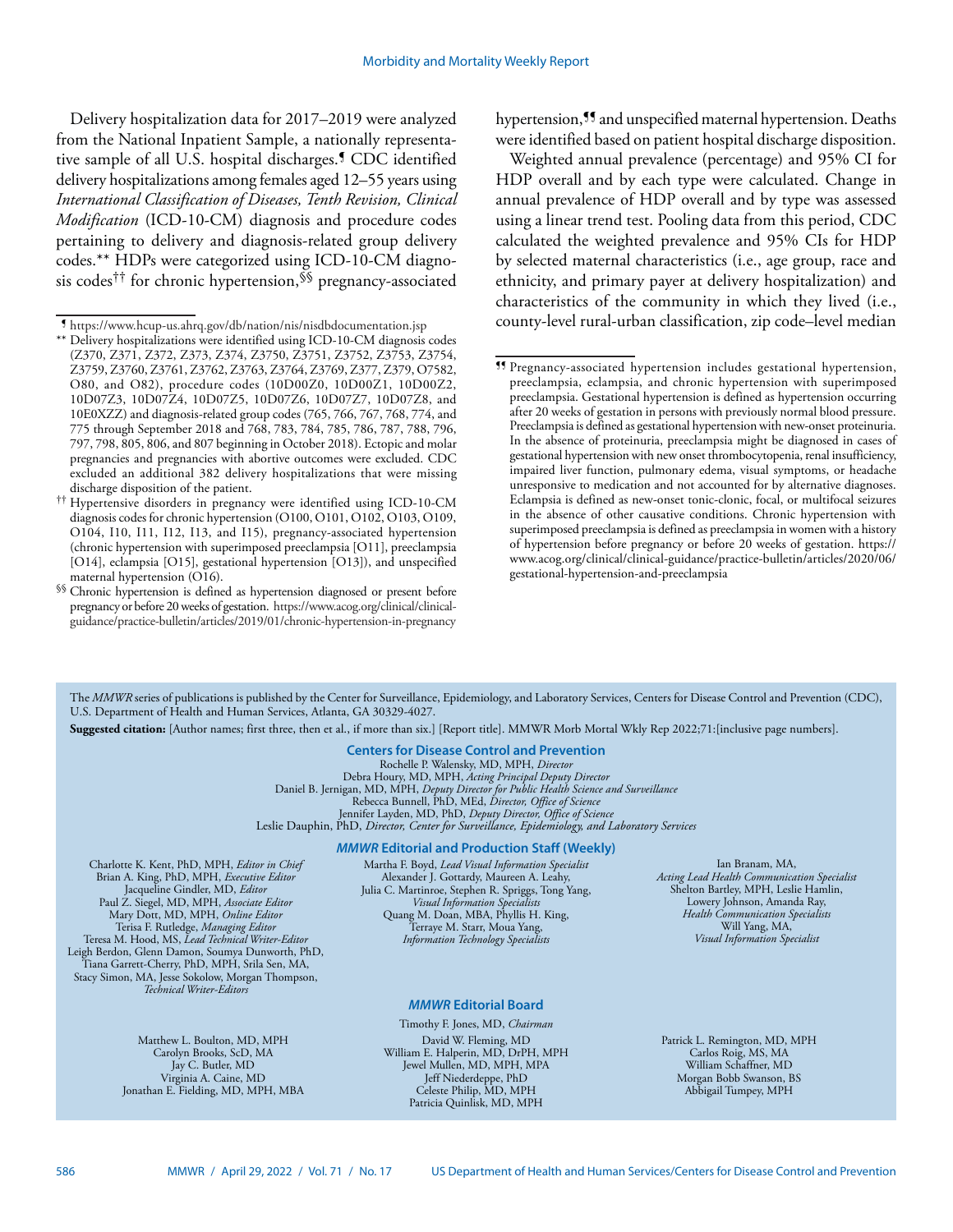household income, and hospital region).\*\*\* Rao-Scott chisquare tests of independence were used to assess whether HDP prevalence differed by characteristics. Percentage of deaths during delivery hospitalization with a documented HDP diagnosis code were calculated. All analyses were conducted using SAS software (version 9.4; SAS Institute); SAS survey procedures and weighting were used to account for complex sampling in the National Inpatient Sample. This activity was reviewed by CDC and was conducted consistent with applicable federal law and CDC policy.†††

During 2017–2019, the prevalence of HDP among delivery hospitalizations increased from 13.3% to 15.9% (Figure 1), an increase of approximately 1 percentage point annually. Linear trend tests suggested that change in annual prevalence of HDP overall, pregnancy-associated hypertension, and chronic hypertension increased during 2017–2019, while prevalence of unspecified maternal hypertension remained stable. The prevalence of pregnancy-associated hypertension increased from 10.8% to 13.0% and that of chronic hypertension increased from 2.0% to 2.3%.

During 2017–2019 combined, prevalence of HDP overall was 14.6%. Prevalence varied overall and by HDP type for all maternal characteristics evaluated in the study (Table). Prevalence of any HDP was higher among delivery hospitalizations to women aged 35–44 (18.0%) and 45–55 years (31.0%) than to younger women, to Black (20.9%) and AI/AN (16.4%) women than to women of other racial and ethnic groups, to those residing in rural counties (15.5%) and in zip codes in the lowest median household-level income quartile (16.4%) than those residing in metropolitan or micropolitan counties or in zip codes in higher household-level income quartiles, or delivering in hospitals in the South (15.9%) or Midwest (15.0%) U.S. Census regions than in other Census regions. These differences in HDP prevalence were similar across HDP types.

Among maternal deaths that occurred during delivery hospitalization, 31.6% had any HDP documented and 24.3% had **FIGURE 1. Prevalence of hypertensive disorders in pregnancy\* among delivery hospitalizations, by year — National Inpatient Sample, United States, 2017–2019**



**Abbreviations:** HDP = hypertensive disorder in pregnancy; HTN = hypertension; PAH = pregnancy-associated hypertension.

\* HDPs are defined as chronic hypertension, pregnancy-associated hypertension (i.e., gestational hypertension, preeclampsia, eclampsia, and chronic hypertension with superimposed preeclampsia), and unspecified maternal hypertension.

pregnancy-associated hypertension documented. Chronic or unspecified maternal hypertension was documented in 7.4% of deaths §§§ (Figure 2).

## **Discussion**

During 2017–2019, HDPs affected approximately one in seven delivery hospitalizations; prevalence increases were largely driven by increases in pregnancy-associated hypertension. HDPs were documented in approximately one in five delivery hospitalizations among Black women and one in three among women aged 45–55 years. An HDP diagnosis code was documented in approximately one in three deaths occurring during delivery hospitalization. Timely diagnosis and treatment of HDP are critical to preventing severe complications and mortality (*1*).

Prevalence of risk factors for HDP, such as advanced maternal age, obesity, and diabetes mellitus, have increased in the United States (*1*), and might explain the increase in HDP prevalence. Women with a history of pregnancy-associated hypertension are at increased risk for cardiovascular disease compared with women with normotensive pregnancies.<sup>999</sup> Addressing risk

<sup>\*\*\*</sup> Patient age in years at hospital admission was calculated from the patient birth date and admission date. The Healthcare Cost and Utilization Project (HCUP) classifies race and ethnicity based on separate race and ethnicity data elements. In HCUP's combined race and ethnicity data element, ethnicity takes precedence over race (i.e., patients with Hispanic ethnicity are classified as Hispanic, and non-Hispanic patients are classified according to their reported race). The HCUP race and ethnicity category Native American is expressed as American Indian and Alaska Native in this report. Payer indicates the expected primary payer and was categorized as private, public (Medicare or Medicaid), or other (self-pay, no charge, or other). Rurality is based on the urban-rural classification of the patient's county, according to the CDC National Center for Health Statistics urban-rural classification for health care research. Rurality was categorized as metropolitan, micropolitan, and rural (nonmetropolitan and nonmicropolitan). HCUP obtains hospital Census region, as defined by the U.S. Census Bureau, from the American Hospital Association's Annual Survey of Hospitals.

<sup>†††</sup> 45 C.F.R. part 46.102(l)(2), 21 C.F.R. part 56; 42 U.S.C. Sect. 241(d); 5 U.S.C. Sect. 552a; 44 U.S.C. Sect. 3501 et seq.

<sup>§§§</sup> Proportions for chronic and unspecified maternal hypertension are combined to conform to the Agency for Healthcare Research and Quality's Data Use Agreement which prohibits reporting estimates based on fewer than 11 unweighted observations.

<sup>¶¶¶</sup> [https://www.acog.org/clinical/clinical-guidance/practice-bulletin/](https://www.acog.org/clinical/clinical-guidance/practice-bulletin/articles/2019/05/pregnancy-and-heart-disease) [articles/2019/05/pregnancy-and-heart-disease](https://www.acog.org/clinical/clinical-guidance/practice-bulletin/articles/2019/05/pregnancy-and-heart-disease)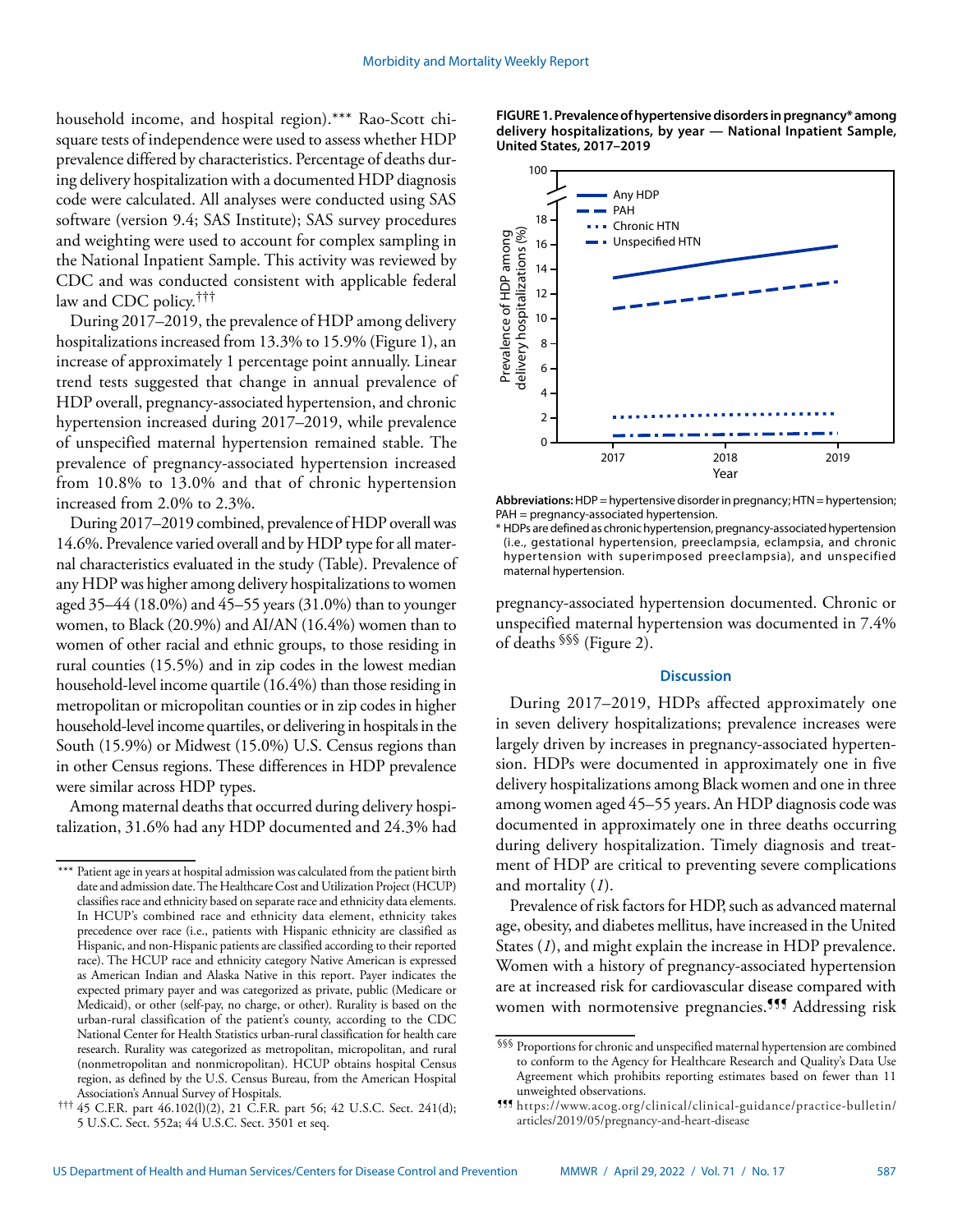factors for HDP across the lifespan is important for preventing HDP and improving future health.\*\*\*\*

There are substantial racial and ethnic disparities in HDP prevalence. Compared with non-Hispanic White women, non-Hispanic Black women have higher odds of entering pregnancy with chronic hypertension and developing severe preeclampsia (*3*). Factors that contribute to racial and ethnic inequities in chronic and pregnancy-induced hypertension include higher prevalences of HDP risk factors (*4*), as well as differences in access to health care and the quality of health care delivered (*5*). Racial bias within the U.S. health care system can affect HDP care from screening and diagnosis to treatment (*6*). Furthermore, psychosocial stress from experiencing racism is associated with chronic hypertension (*7*). In a study of racial and ethnic disparities in pregnancy-related deaths, those caused by HDP among Black and AI/AN women were found to be substantially higher than those among White women (*8*), highlighting the importance of addressing HDP to reduce inequities in pregnancy-related mortality.

Regional and rural-urban differences in HDP prevalence have been previously reported (*9*). Place-based disparities in HDP prevalence might be due to differences in prevalence of HDP risk factors, including diet, tobacco use, physical activity patterns, poverty, or access to care.†††† Rural counties are at higher risk for pregnancy-related mortality than metropolitan counties (*10*). A strategy to address place-based disparities in HDP and pregnancy-related mortality can include strengthening regional networks of health care facilities providing risk-appropriate maternal care through telemedicine and transferring delivery care of persons with high-risk conditions to facilities that can provide specialty services.<sup>§§§§</sup>

Clinical guidance for reducing complications from HDP focuses on prompt identification and preventing progression to severe maternal complications. Recommendations for identifying and monitoring pregnant persons with hypertension include measuring blood pressure throughout pregnancy, including self-monitoring.<sup>9999</sup> Recommendations for preventing preeclampsia include low-dose aspirin for

persons at risk and exercise programs.\*\*\*\*\* Once a diagnosis of an HDP is received, management strategies include blood pressure–lowering medication,††††† prevention of eclamptic seizures (e.g., administration of magnesium sulfate), and close maternal and fetal monitoring and coordination and continuity of care during the postpartum period.§§§§§

At the systems level, perinatal quality collaboratives (PQCs)¶¶¶¶¶ implement evidence-based quality improvement initiatives in health care facilities, including those to address severe hypertension.\*\*\*\*\*\* PQCs use collaborative learning, training, toolkits, and maternal safety bundles (e.g., Alliance for Innovation on Maternal Health Patient Safety Bundles††††††) to improve the quality of care and outcomes statewide. Maternal mortality review committees (MMRCs) provide recommendations for preventing future pregnancyrelated deaths, including those attributable to HDP, and often collaborate with PQCs to translate MMRC recommendations into clinical and health systems interventions. Health communication campaigns increase awareness of urgent warning signs of HDP that indicate need for immediate care.§§§§§§ Strategies to address health inequities in HDP include addressing implicit, institutional, and structural racism, disparate access to clinical care, social determinants of health, and engagement of community partners (*2*).

The findings in this report are subject to at least four limitations. First, identification of delivery hospitalizations and HDP is dependent upon accurate ICD-10-CM coding. Less severe cases of HDP might not be coded. In this study, approximately 4% of HDP was documented as unspecified maternal hypertension, which precludes accurate documentation of HDP type. Second, deaths identified using

<sup>\*\*\*\*</sup> [https://www.thecommunityguide.org/content/tffrs-pregnancy-health](https://www.thecommunityguide.org/content/tffrs-pregnancy-health-exercise-programs-prevent-gestational-hypertension)[exercise-programs-prevent-gestational-hypertension](https://www.thecommunityguide.org/content/tffrs-pregnancy-health-exercise-programs-prevent-gestational-hypertension)

<sup>††††</sup> <https://www.hhs.gov/sites/default/files/call-to-action-maternal-health.pdf> §§§§ [https://www.acog.org/clinical/clinical-guidance/obstetric-care-consensus/](https://www.acog.org/clinical/clinical-guidance/obstetric-care-consensus/articles/2019/08/levels-of-maternal-care) [articles/2019/08/levels-of-maternal-care](https://www.acog.org/clinical/clinical-guidance/obstetric-care-consensus/articles/2019/08/levels-of-maternal-care)

**<sup>1999</sup>** The American College of Obstetrics and Gynecology identifies selfmonitored blood pressure as a strategy for ongoing monitoring of women with chronic hypertension ([https://www.acog.org/clinical/clinical](https://www.acog.org/clinical/clinical-guidance/practice-bulletin/articles/2019/01/chronic-hypertension-in-pregnancy)[guidance/practice-bulletin/articles/2019/01/chronic-hypertension-in](https://www.acog.org/clinical/clinical-guidance/practice-bulletin/articles/2019/01/chronic-hypertension-in-pregnancy)[pregnancy\)](https://www.acog.org/clinical/clinical-guidance/practice-bulletin/articles/2019/01/chronic-hypertension-in-pregnancy). CDC's Million Hearts also promotes self-monitored blood pressure plus clinical support to help persons with hypertension lower their blood pressure. [https://millionhearts.hhs.gov/about-million-hearts/](https://millionhearts.hhs.gov/about-million-hearts/optimizing-care/smbp.html?CDC_AA_refVal=https%3A%2F%2Fmillionhearts.hhs.gov%2Ftools-protocols%2Fsmbp.htm) [optimizing-care/smbp.html?CDC\\_AA\\_refVal=https%3A%2F%2Fmillio](https://millionhearts.hhs.gov/about-million-hearts/optimizing-care/smbp.html?CDC_AA_refVal=https%3A%2F%2Fmillionhearts.hhs.gov%2Ftools-protocols%2Fsmbp.htm) [nhearts.hhs.gov%2Ftools-protocols%2Fsmbp.htm](https://millionhearts.hhs.gov/about-million-hearts/optimizing-care/smbp.html?CDC_AA_refVal=https%3A%2F%2Fmillionhearts.hhs.gov%2Ftools-protocols%2Fsmbp.htm)

<sup>\*\*\*\*\*</sup> [https://www.uspreventiveservicestaskforce.org/uspstf/recommendation/](https://www.uspreventiveservicestaskforce.org/uspstf/recommendation/low-dose-aspirin-use-for-the-prevention-of-morbidity-and-mortality-from-preeclampsia-preventive-medication) [low-dose-aspirin-use-for-the-prevention-of-morbidity-and-mortality](https://www.uspreventiveservicestaskforce.org/uspstf/recommendation/low-dose-aspirin-use-for-the-prevention-of-morbidity-and-mortality-from-preeclampsia-preventive-medication)[from-preeclampsia-preventive-medication;](https://www.uspreventiveservicestaskforce.org/uspstf/recommendation/low-dose-aspirin-use-for-the-prevention-of-morbidity-and-mortality-from-preeclampsia-preventive-medication) [https://www.acog.org/clinical/](https://www.acog.org/clinical/clinical-guidance/practice-advisory/articles/2021/12/low-dose-aspirin-use-for-the-prevention-of-preeclampsia-and-related-morbidity-and-mortality) [clinical-guidance/practice-advisory/articles/2021/12/low-dose-aspirin-use-for](https://www.acog.org/clinical/clinical-guidance/practice-advisory/articles/2021/12/low-dose-aspirin-use-for-the-prevention-of-preeclampsia-and-related-morbidity-and-mortality)[the-prevention-of-preeclampsia-and-related-morbidity-and-mortality](https://www.acog.org/clinical/clinical-guidance/practice-advisory/articles/2021/12/low-dose-aspirin-use-for-the-prevention-of-preeclampsia-and-related-morbidity-and-mortality)

<sup>†††††</sup> [https://www.acog.org/clinical/clinical-guidance/practice-advisory/](https://www.acog.org/clinical/clinical-guidance/practice-advisory/articles/2022/04/clinical-guidance-for-the-integration-of-the-findings-of-the-chronic-hypertension-and-pregnancy-chap-study) [articles/2022/04/clinical-guidance-for-the-integration-of-the-findings](https://www.acog.org/clinical/clinical-guidance/practice-advisory/articles/2022/04/clinical-guidance-for-the-integration-of-the-findings-of-the-chronic-hypertension-and-pregnancy-chap-study)[of-the-chronic-hypertension-and-pregnancy-chap-study](https://www.acog.org/clinical/clinical-guidance/practice-advisory/articles/2022/04/clinical-guidance-for-the-integration-of-the-findings-of-the-chronic-hypertension-and-pregnancy-chap-study)

<sup>§§§§§</sup> [https://www.acog.org/clinical/clinical-guidance/committee-opinion/](https://www.acog.org/clinical/clinical-guidance/committee-opinion/articles/2018/05/optimizing-postpartum-care) [articles/2018/05/optimizing-postpartum-care](https://www.acog.org/clinical/clinical-guidance/committee-opinion/articles/2018/05/optimizing-postpartum-care)

<sup>¶¶¶¶¶</sup><https://www.cdc.gov/reproductivehealth/maternalinfanthealth/pqc.htm>; [https://](https://www.nichq.org/project/national-network-perinatal-quality-collaboratives) [www.nichq.org/project/national-network-perinatal-quality-collaboratives](https://www.nichq.org/project/national-network-perinatal-quality-collaboratives)

<sup>\*\*\*\*\*\*</sup> [https://ldh.la.gov/assets/oph/Center-PHCH/Center-PH/maternal/](https://ldh.la.gov/assets/oph/Center-PHCH/Center-PH/maternal/LaPQC/RMMI_Final_Report_LongForm_5-25-2021.pdf) [LaPQC/RMMI\\_Final\\_Report\\_LongForm\\_5-25-2021.pdf](https://ldh.la.gov/assets/oph/Center-PHCH/Center-PH/maternal/LaPQC/RMMI_Final_Report_LongForm_5-25-2021.pdf); [https://](https://gallery.mailchimp.com/244750cf0d942e5d1b1ca3201/files/d82a9758-6b1b-406b-b0bf-7d6cc972783f/ILPQC_HTN_Factsheet_10.17.18.pdf) [gallery.mailchimp.com/244750cf0d942e5d1b1ca3201/files/d82a9758-](https://gallery.mailchimp.com/244750cf0d942e5d1b1ca3201/files/d82a9758-6b1b-406b-b0bf-7d6cc972783f/ILPQC_HTN_Factsheet_10.17.18.pdf) [6b1b-406b-b0bf-7d6cc972783f/ILPQC\\_HTN\\_Factsheet\\_10.17.18.pdf;](https://gallery.mailchimp.com/244750cf0d942e5d1b1ca3201/files/d82a9758-6b1b-406b-b0bf-7d6cc972783f/ILPQC_HTN_Factsheet_10.17.18.pdf) <https://www.michigan.gov/mdhhs/0,5885,7-339--460279--,00.html>

<sup>††††††</sup> [https://safehealthcareforeverywoman.org/council/patient-safety-bundles/](https://safehealthcareforeverywoman.org/council/patient-safety-bundles/maternal-safety-bundles/severe-hypertension-in-pregnancy-aim/) [maternal-safety-bundles/severe-hypertension-in-pregnancy-aim/](https://safehealthcareforeverywoman.org/council/patient-safety-bundles/maternal-safety-bundles/severe-hypertension-in-pregnancy-aim/)

<sup>§§§§§§</sup>CDC's Hear Her campaign seeks to raise awareness about potentially life-threatening warning signs during and after pregnancy and improve communications between patients and their providers. [https://www.cdc.](https://www.cdc.gov/hearher/about-the-campaign/index.html) [gov/hearher/about-the-campaign/index.html](https://www.cdc.gov/hearher/about-the-campaign/index.html)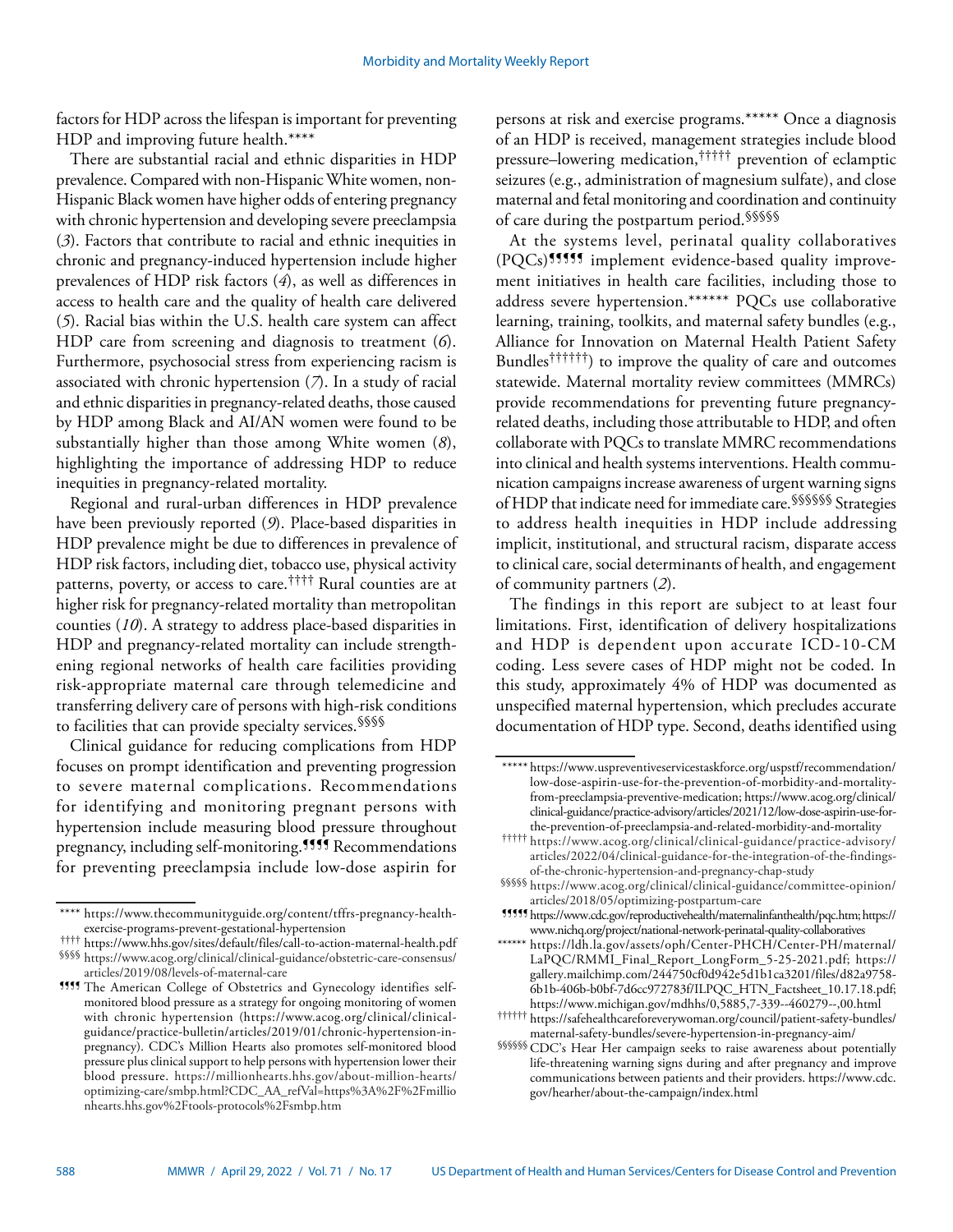| <b>Characteristic</b>                                                              | Any hypertensive disorder<br>in pregnancy* |                     | <b>Chronic hypertension</b> |                  | Pregnancy-associated<br>hypertension |                     | <b>Unspecified maternal</b><br>hypertension |                  |
|------------------------------------------------------------------------------------|--------------------------------------------|---------------------|-----------------------------|------------------|--------------------------------------|---------------------|---------------------------------------------|------------------|
|                                                                                    | No. <sup>†</sup>                           | Row % (95% CI)      | No.                         | Row % (95% CI)   | No.                                  | Row % (95% CI)      | No.                                         | Row % (95% CI)   |
| Total no. of cases                                                                 | 319,913                                    |                     | 47,218                      |                  | 259,458                              |                     | 13,237                                      |                  |
| Maternal age group, yrs                                                            |                                            |                     |                             |                  |                                      |                     |                                             |                  |
| $12 - 24$                                                                          | 73,421                                     | $13.9(13.7 - 14.1)$ | 5,593                       | $1.1(1.0-1.1)$   | 65,378                               | $12.4(12.2 - 12.5)$ | 2,450                                       | $0.5(0.4 - 0.5)$ |
| $25 - 29$                                                                          | 85,358                                     | $13.5(13.3 - 13.7)$ | 10,984                      | $1.7(1.7-1.8)$   | 71,010                               | $11.2(11.1 - 11.4)$ | 3,364                                       | $0.5(0.5-0.6)$   |
| $30 - 34$                                                                          | 89,242                                     | $14.3(14.1 - 14.4)$ | 14,982                      | $2.4(2.3-2.4)$   | 70,287                               | $11.2(11.1 - 11.4)$ | 3,973                                       | $0.6(0.6-0.7)$   |
| $35 - 44$                                                                          | 70,395                                     | 18.0 (17.7-18.2)    | 15,341                      | $3.9(3.8-4.0)$   | 51,672                               | 13.2 (13.0-13.4)    | 3,382                                       | $0.9(0.8-0.9)$   |
| $45 - 55$                                                                          | 1,497                                      | 31.0 (29.7-32.4)    | 318                         | $6.6(5.9 - 7.3)$ | 1,111                                | 23.0 (21.8-24.2)    | 68                                          | $1.4(1.1-1.7)$   |
| Race and ethnicity <sup>§</sup>                                                    |                                            |                     |                             |                  |                                      |                     |                                             |                  |
| Asian or Pacific Islander                                                          | 12,183                                     | $9.3(8.8-9.7)$      | 1,616                       | $1.2(1.1-1.3)$   | 10,134                               | $7.7(7.3-8.1)$      | 433                                         | $0.3(0.3-0.4)$   |
| <b>Black</b>                                                                       | 66,316                                     | 20.9 (20.5-21.2)    | 13,639                      | $4.3(4.2 - 4.4)$ | 49,568                               | $15.6(15.3 - 15.9)$ | 3,109                                       | $1.0(0.9-1.0)$   |
| <b>Hispanic</b>                                                                    | 54,702                                     | $12.5(12.2 - 12.8)$ | 6,561                       | $1.5(1.5-1.5)$   | 46,148                               | $10.6(10.3-10.8)$   | 1,993                                       | $0.5(0.4-0.5)$   |
| American Indian and<br>Alaska Native                                               | 2,525                                      | $16.4(15.4 - 17.5)$ | 318                         | $2.1(1.8-2.3)$   | 2,103                                | $13.7(12.7 - 14.6)$ | 104                                         | $0.7(0.5-0.8)$   |
| Another race                                                                       | 11,659                                     | $12.0(11.6-12.3)$   | 1,400                       | $1.4(1.4-1.5)$   | 9,781                                | $10.1(9.7-10.4)$    | 478                                         | $0.5(0.4 - 0.5)$ |
| White                                                                              | 162,122                                    | 14.7 (14.5-14.9)    | 22,358                      | $2.0(2.0-2.1)$   | 133,052                              | 12.1 (11.9-12.2)    | 6,712                                       | $0.6(0.6-0.6)$   |
| Missing                                                                            | 10,406                                     | $12.7(12.2 - 13.1)$ | 1,326                       | $1.6(1.5-1.7)$   | 8,672                                | $10.6(10.2 - 11.0)$ | 408                                         | $0.5(0.4 - 0.6)$ |
| Payer                                                                              |                                            |                     |                             |                  |                                      |                     |                                             |                  |
| Public <sup>¶</sup>                                                                | 139,227                                    | 14.8 (14.6-15.0)    | 21,541                      | $2.3(2.2-2.3)$   | 111,543                              | $11.8(11.7-12.0)$   | 6,143                                       | $0.7(0.6 - 0.7)$ |
| Private insurance                                                                  | 166,455                                    | 14.8 (14.7-15.0)    | 23,826                      | $2.1(2.1-2.2)$   | 136,153                              | $12.1(12.0-12.3)$   | 6,476                                       | $0.6(0.6-0.6)$   |
| Self-pay/Other                                                                     | 13,837                                     | $11.9(11.6 - 12.2)$ | 1,791                       | $1.5(1.5-1.6)$   | 11,443                               | $9.8(9.5 - 10.1)$   | 603                                         | $0.5(0.5-0.6)$   |
| <b>Rurality (county-level)</b>                                                     |                                            |                     |                             |                  |                                      |                     |                                             |                  |
| Metropolitan                                                                       | 275,342                                    | 14.6 (14.4-14.8)    | 40,136                      | $2.1(2.1-2.2)$   | 224,232                              | $11.9(11.7-12.0)$   | 10,974                                      | $0.6(0.6-0.6)$   |
| Micropolitan                                                                       | 25,844                                     | 14.8 (14.5-15.0)    | 4,026                       | $2.3(2.2-2.4)$   | 20,497                               | $11.7(11.5 - 11.9)$ | 1,321                                       | $0.8(0.7-0.8)$   |
| Rural**                                                                            | 18,139                                     | $15.5(15.1 - 15.8)$ | 2,980                       | $2.5(2.4-2.7)$   | 14,241                               | 12.1 (11.9-12.4)    | 918                                         | $0.8(0.7-0.8)$   |
| Median household-level income national quartile for patient zip code <sup>††</sup> |                                            |                     |                             |                  |                                      |                     |                                             |                  |
| Q1                                                                                 | 98,661                                     | $16.4(16.1-16.6)$   | 16,218                      | $2.7(2.6-2.8)$   | 78,022                               | 12.9 (12.7-13.2)    | 4,421                                       | $0.7(0.7-0.8)$   |
| Q <sub>2</sub>                                                                     | 81,089                                     | 14.7 (14.5-14.9)    | 11,916                      | $2.2(2.1-2.2)$   | 65,747                               | $11.9(11.8-12.1)$   | 3,426                                       | $0.6(0.6-0.6)$   |
| Q3                                                                                 | 77,387                                     | 14.4 (14.3–14.6)    | 10,829                      | $2.0(2.0-2.1)$   | 63,629                               | $11.9(11.7-12.0)$   | 2,929                                       | $0.5(0.5-0.6)$   |
| Q4                                                                                 | 60,014                                     | $12.7(12.5 - 12.9)$ | 7,830                       | $1.7(1.6-1.7)$   | 49,857                               | $10.5(10.3 - 10.7)$ | 2,327                                       | $0.5(0.5-0.5)$   |
| Hospital region <sup>§§</sup>                                                      |                                            |                     |                             |                  |                                      |                     |                                             |                  |
| Northeast                                                                          | 48,527                                     | 13.9 (13.5-14.4)    | 6,746                       | $1.9(1.8-2.0)$   | 40,017                               | $11.5(11.1-11.9)$   | 1,764                                       | $0.5(0.5-0.5)$   |
| Midwest                                                                            | 69,181                                     | $15.0(14.7 - 15.3)$ | 9,736                       | $2.1(2.0-2.2)$   | 56,611                               | $12.3(12.0-12.5)$   | 2,834                                       | $0.6(0.6-0.6)$   |
| South                                                                              | 136,435                                    | $15.9(15.7 - 16.2)$ | 22,355                      | $2.6(2.5-2.7)$   | 107,940                              | 12.6 (12.4-12.8)    | 6,140                                       | $0.7(0.7-0.7)$   |
| West                                                                               | 65,770                                     | 12.7 (12.4-13.0)    | 8,381                       | $1.6(1.6-1.7)$   | 54,890                               | 10.6 (10.4-10.9)    | 2,499                                       | $0.5(0.5-0.5)$   |

**TABLE. Prevalence of hypertensive disorders in pregnancy by patient-, hospital- and zip code–level characteristics — National Inpatient Sample, United States, 2017–2019**

**Abbreviation:** Q = quartile.

\* Any hypertensive disorder in pregnancy includes chronic hypertension, pregnancy-associated hypertension, and unspecified maternal hypertension.

† Numbers are unweighted.

§ Patients with Hispanic ethnicity are classified as Hispanic and all non-Hispanic patients are classified according to their reported race. The Healthcare Cost and Utilization Project race and ethnicity category Native American is expressed as American Indian and Alaska Native.

¶ Public insurance includes Medicare and Medicaid.

\*\* Rural defined as nonmetropolitan and nonmicropolitan counties.

†† 2017 (Q1 = \$1–\$43,999, Q2 = \$44,000–\$55,999, Q3 = \$56,000–73,999, Q4 = ≥\$74,000); 2018 (Q1 = \$1–\$45,999, Q2 = \$46,000–\$58,999, Q3 = \$59,000–\$78,999,  $Q4 = \geq 579,000$ ; 2019:  $Q1 = 51 - 547,999$ ,  $Q2 = 548,000 - 560,999$ ,  $Q3 = 561,000 - 581,999$ ,  $Q4 = \geq 582,000$ .

§§ Hospital region is the census region as defined by the U.S. Census Bureau.

discharge disposition might underestimate deaths during delivery hospitalization.<sup>999999</sup> These data do not represent the universe of pregnancy-related deaths, such as those that occur preceding or after delivery hospitalizations.\*\*\*\*\*\*\* This study did not assign cause of death but instead examined the proportion of in-hospital deaths occurring during delivery hospitalization with an HDP diagnosis code documented. Third, CDC was unable to identify persons who delivered more than once during the study period; the unit of analysis is delivery hospitalization. Finally, small sample sizes did not permit the disaggregation of deaths attributable to less frequent types of HDP and other maternal characteristics.

The prevalence of HDP increased during the 3-year study period with noted racial and ethnic, sociodemographic, and

<sup>¶¶¶¶¶¶</sup> During 2008–2017, 23.9% of pregnancy-related deaths occurred during pregnancy, 15.5% on the day of delivery, and 60.6% on days 1–365 postpartum. [https://www.cdc.gov/reproductivehealth/maternal](https://www.cdc.gov/reproductivehealth/maternal-mortality/erase-mm/mmr-data-brief.html)[mortality/erase-mm/mmr-data-brief.html](https://www.cdc.gov/reproductivehealth/maternal-mortality/erase-mm/mmr-data-brief.html)

<sup>\*\*\*\*\*\*\*</sup> Pregnancy-related deaths are deaths of a mother during pregnancy or within 1 year of the end of pregnancy from a pregnancy complication, a chain of events initiated by pregnancy, or the aggravation of an unrelated condition by the physiologic effects of pregnancy.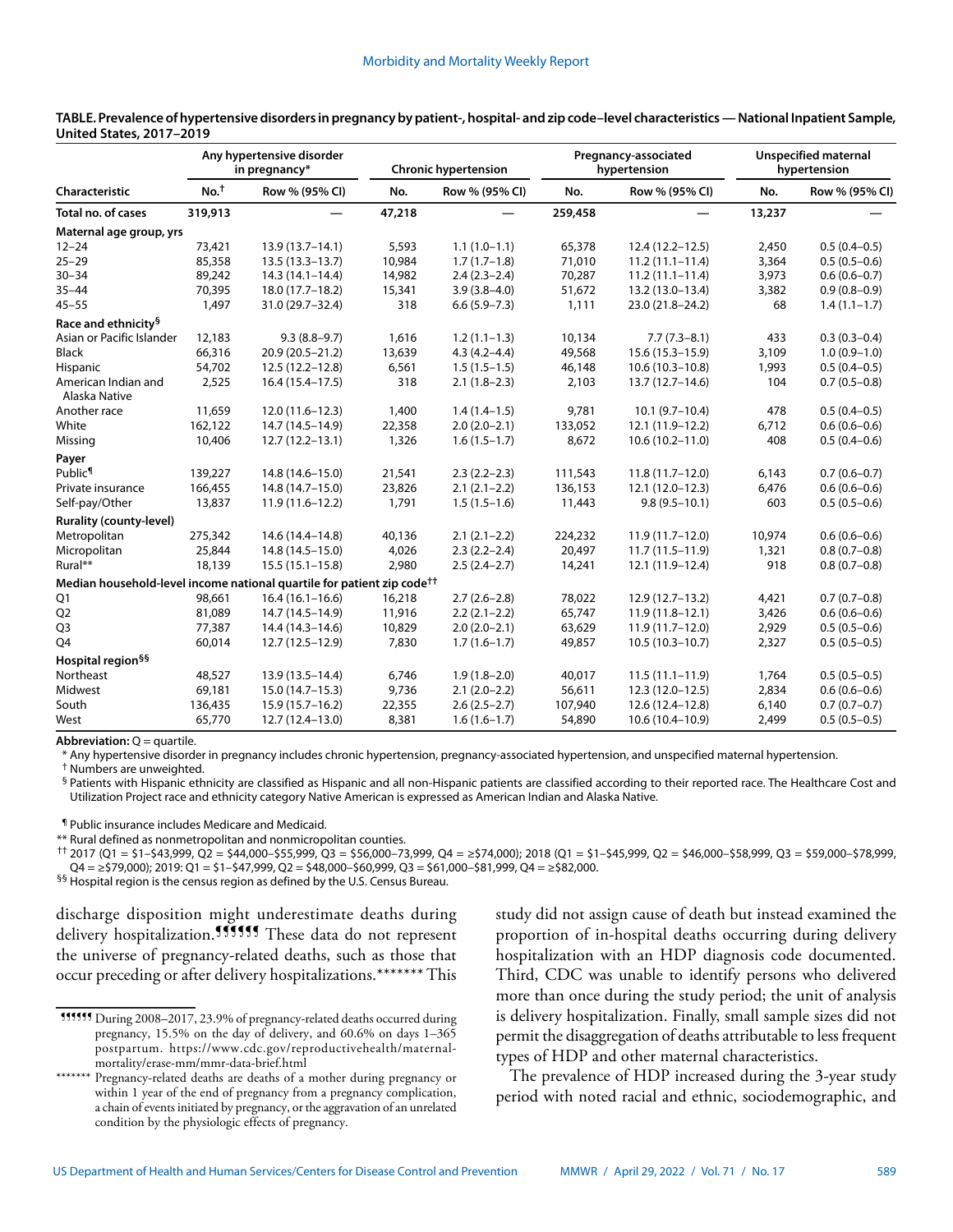**FIGURE 2. Proportion of deaths\* occurring during delivery hospitalization with a documented diagnosis code of a hypertensive disorder in pregnancy† — National Inpatient Sample, United States, 2017–2019**



Hypertensive disorder

**Abbreviation:** HDP = hypertensive disorder in pregnancy.

- \* This study did not assign cause of death but instead examined the proportion of in-hospital deaths with an HDP diagnosis code documented among delivery hospitalizations.
- † HDPs are defined as chronic hypertension, pregnancy-associated hypertension (i.e., gestational hypertension, preeclampsia, eclampsia, and chronic hypertension with superimposed preeclampsia), and unspecified maternal hypertension. Proportions for chronic and unspecified maternal hypertension are combined to conform to the Agency for Healthcare Research and Quality's data use agreement, which prohibits reporting estimates based on fewer than 11 unweighted observations.

place-based disparities. Severe HDP-associated maternal complications and mortality are preventable with equitable implementation of public health and clinical strategies. These include efforts across the life course for preventing HDP, identifying, monitoring, and appropriately treating those with HDP with continuous and coordinated care, increasing awareness of urgent maternal warning signs, and implementing quality improvement initiatives to address severe hypertension.

## **Acknowledgments**

Lyn Kieltyka, Division of Reproductive Health, National Center for Chronic Disease Prevention and Health Promotion, CDC; Bureau of Family Health, Louisiana Office of Public Health.

Corresponding author: Nicole D. Ford, [nford@cdc.gov.](mailto:nford@cdc.gov)

## **Summary**

#### What is already known about this topic?

Hypertensive disorders in pregnancy (HDPs) are common pregnancy complications and leading causes of pregnancyrelated death in the United States.

#### What is added by this report?

During 2017–2019, HDP prevalence among delivery hospitalizations increased from 13.3% to 15.9%. The highest prevalence was among women aged 35–44 (18.0%) and 45–55 years (31.0%), and those who were Black women (20.9%) or American Indian and Alaska Native women (16.4%). Among deaths occurring during delivery hospitalization, 31.6% had a diagnosis code for HDP documented.

What are the implications for public health practice?

Severe HDP–associated complications and mortality are preventable with equitable implementation of quality improvement initiatives to recognize and promptly treat HDP and to increase awareness of urgent maternal warning signs.

All authors have completed and submitted the International Committee of Medical Journal Editors form for disclosure of potential conflicts of interest. No potential conflicts of interest were disclosed.

## **References**

- 1. Garovic VD, Dechend R, Easterling T, et al.; American Heart Association Council on Hypertension; Council on the Kidney in Cardiovascular Disease, Kidney in Heart Disease Science Committee; Council on Arteriosclerosis, Thrombosis and Vascular Biology; Council on Lifestyle and Cardiometabolic Health; Council on Peripheral Vascular Disease; Stroke Council. Hypertension in pregnancy: diagnosis, blood pressure goals, and pharmacotherapy: a scientific statement from the American Heart Association. Hypertension 2022;79:e21–41[. PMID:34905954](https://pubmed.ncbi.nlm.nih.gov/34905954) <https://doi.org/10.1161/HYP.0000000000000208>
- 2. Howell EA. Reducing disparities in severe maternal morbidity and mortality. Clin Obstet Gynecol 2018;61:387–99. [PMID:29346121](https://pubmed.ncbi.nlm.nih.gov/29346121) <https://doi.org/10.1097/GRF.0000000000000349>
- 3. Ghosh G, Grewal J, Männistö T, et al. Racial/ethnic differences in pregnancy-related hypertensive disease in nulliparous women. Ethn Dis 2014;24:283–9. [PMID:25065068](https://pubmed.ncbi.nlm.nih.gov/25065068)
- 4. Yang YC, Walsh CE, Johnson MP, et al. Life-course trajectories of body mass index from adolescence to old age: racial and educational disparities. Proc Natl Acad Sci U S A 2021;118:e2020167118[. PMID:33875595](https://pubmed.ncbi.nlm.nih.gov/33875595) <https://doi.org/10.1073/pnas.2020167118>
- 5. Howell EA, Egorova N, Balbierz A, Zeitlin J, Hebert PL. Black-white differences in severe maternal morbidity and site of care. Am J Obstet Gynecol 2016;214:122.e1122.e7. [PMID:26283457](https://www.ncbi.nlm.nih.gov/entrez/query.fcgi?cmd=Retrieve&db=PubMed&list_uids=26283457&dopt=Abstract) [https://doi.](https://doi.org/10.1016/j.ajog.2015.08.019) [org/10.1016/j.ajog.2015.08.019](https://doi.org/10.1016/j.ajog.2015.08.019)
- 6. Breathett K, Liu WG, Allen LA, et al. African Americans are less likely to receive care by a cardiologist during an intensive care unit admission for heart failure. JACC Heart Fail 2018;6:413–20. [PMID:29724363](https://pubmed.ncbi.nlm.nih.gov/29724363) <https://doi.org/10.1016/j.jchf.2018.02.015>

<sup>&</sup>lt;sup>1</sup>Division of Reproductive Health, National Center for Chronic Disease Prevention and Health Promotion, CDC; 2Division of Heart Disease and Stroke Prevention, National Center for Chronic Disease Prevention and Health Promotion, CDC.